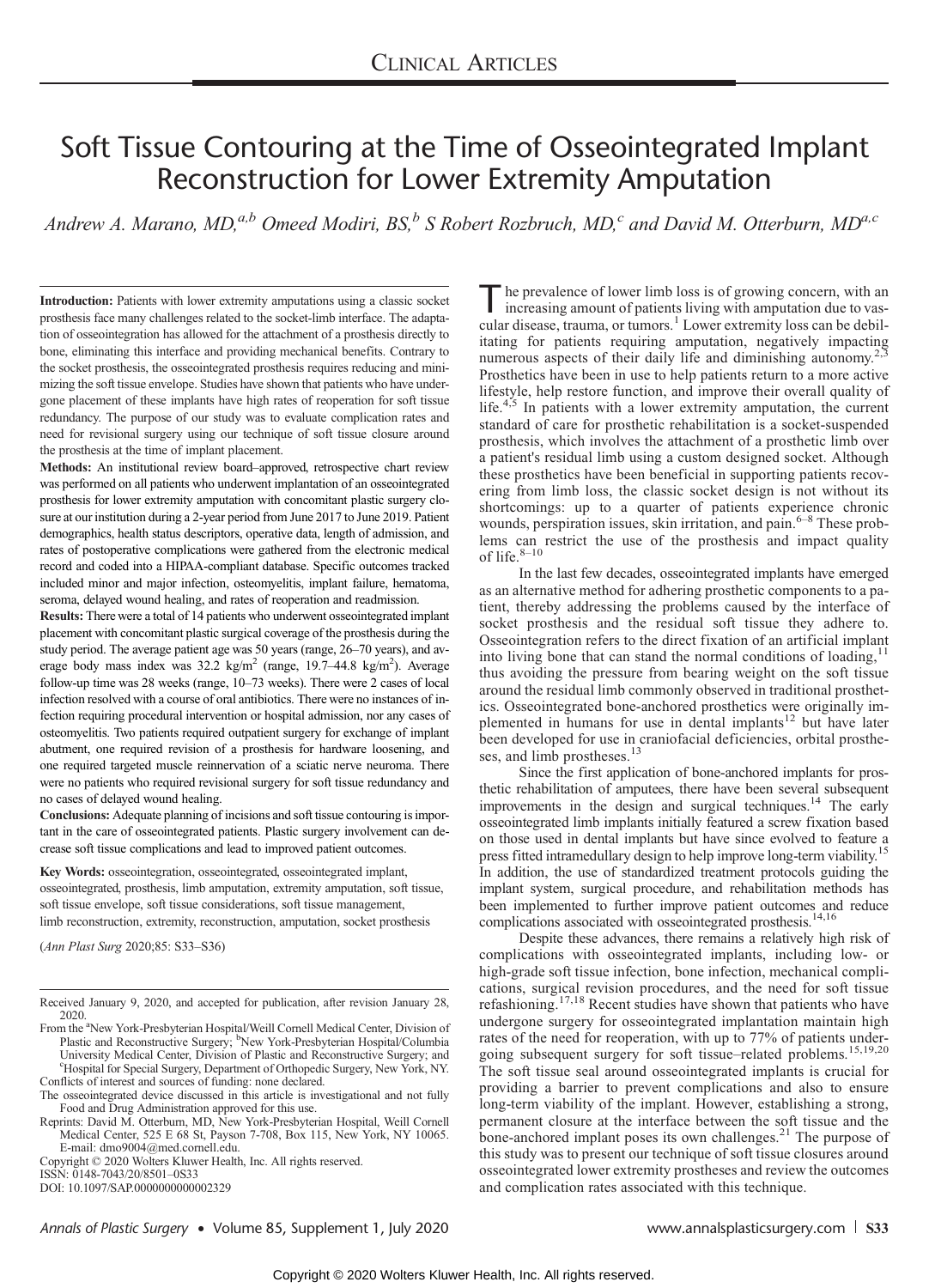# **MFTHODS**

A retrospective chart review was conducted on patients with a lower extremity amputation who underwent implantation of an osseointegrated prosthesis with concomitant plastic surgery closure at our institution. Hospital records were obtained from a 2-year period between June 2017 and June 2019, starting with the first osseointegrated implantation performed for limb amputation at our institution. Patients with an osseointegrated implant at the level of the femur or tibia who received soft tissue contouring at the time of surgery were included in our study. After institutional review board approval, patient data were extracted from the electronic medical record and coded into a HIPAA-compliant database.

Parameters of interest included patient demographics, health status descriptors, operative data, length of admission, and postoperative complication rates. Specific postoperative complications that were documented include minor and major infection, osteomyelitis, implant failure, hematoma, seroma, delayed wound healing, and rates of reoperation and readmission. Minor infection was defined as any clinical signs of local infection treated with outpatient oral antibiotics. Major infection was defined as purulence, abscess formation, or systemic infection requiring hospital admission, intravenous antibiotics, or surgical or procedural intervention. These outcomes were analyzed and compared with historic complication rates after osseointegrated implants for lower extremity prosthesis.

The principal goals of soft tissue reconstruction around the osseointegrated implant are relief of soft tissue redundancy and formation of a tight seal around the stoma. Preoperatively, the soft tissue



FIGURE 1. Scars and soft tissue redundancy of preoperative extremity. Full color



FIGURE 2. Implantation of osseointegrated prosthesis. [60] color

envelope is evaluated for areas of redundancy and prior scars, and incisions are planned with the orthopedic surgery team (Fig. 1). A "fishmouth" incision pattern is planned with a posterior skin flap that has enough length to provide an adequate skin bridge between ultimate position of the stoma and the incision.

The orthopedic surgery team exposes the distal femur or tibia and cuts it to the appropriate length, and then serial reaming is performed to create a space for the implant. Once the implant is secured, bone graft is placed at the distal bone edge (Fig. 2). The anterior and posterior musculature are dissected from the overlying soft tissue and fashioned appropriately to cover the distal bone edge without redundancy and to cover any bone graft required. A purse-string suture is then used to create a tight seal that both secure the bone graft and provide a vascularized cover of soft tissue at the implant bone interface (Fig. 3).

The skin resection is then performed with a goal of excising all excess tissue. Generally, medial and lateral incisions are made to excise both the vertical and horizontal excess of soft tissue, and it is sometimes necessary to carry these incisions far beyond the original incision to achieve adequate reduction of the soft tissue envelope. A subscarpal fat resection is then performed to remove excess subcutaneous tissue from the posterior skin flap, as bulk in this portion can prevent proper attachment of the prosthesis to the implant and/or cause ulcerations after placement of the implant. If a tourniquet was used, this should be removed to obtain the maximal resection of soft tissue. The stoma position is then marked and cut as far posterior as possible while still allowing the flap to be pulled over the implant. Progressive tension sutures may be placed as the posterior flap is advanced to offload tension from the incision line as well as obliterate dead space. A surgical drain is placed in the subcutaneous space and the incision closed in layers (Fig. 4).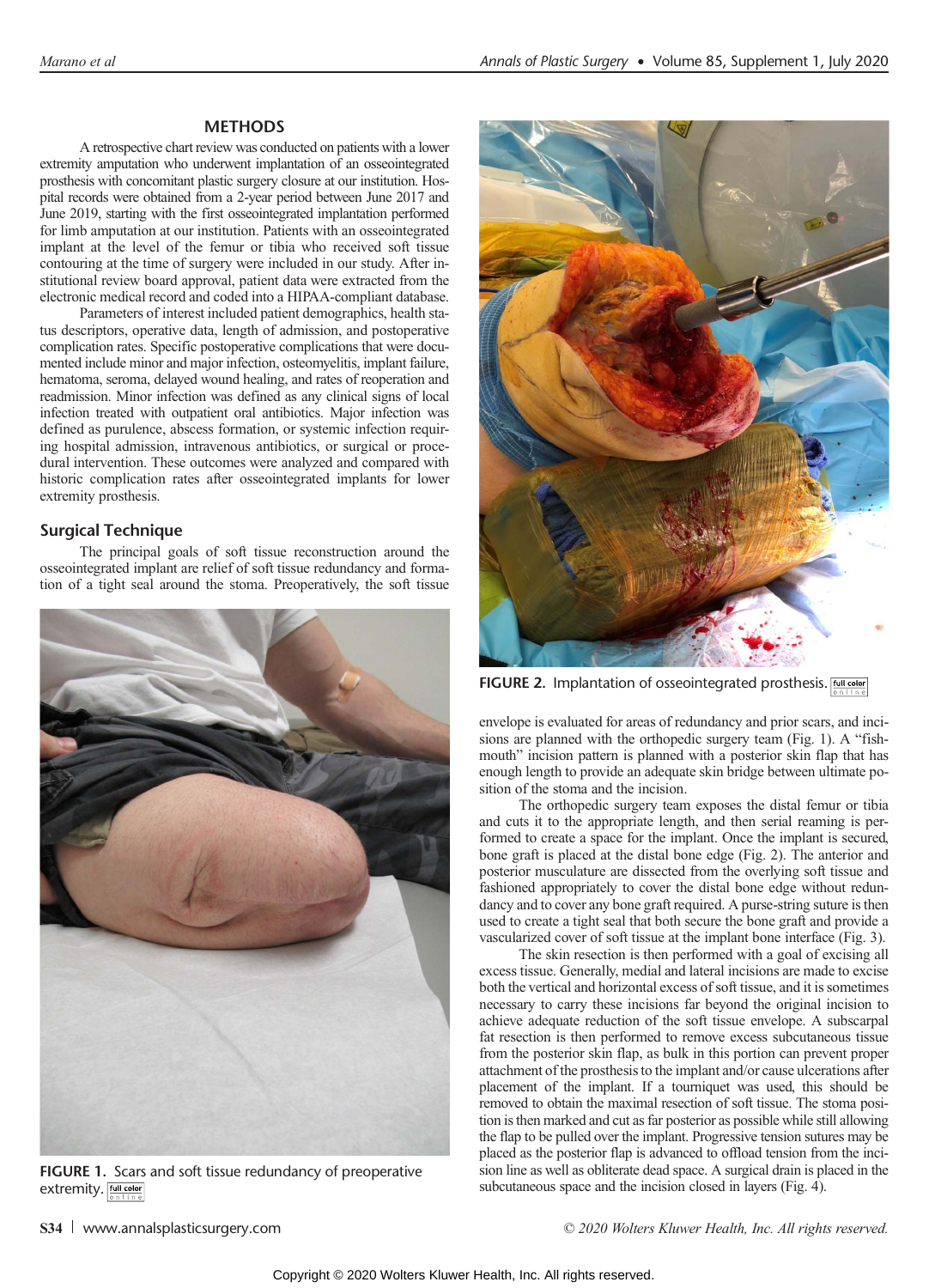

FIGURE 3. Closure of anterior and posterior musculature around implant abutment. **Full color** 

Postoperatively, patients typically stay in the hospital for 3 to 4 days until pain is adequately controlled, and surgical drains are removed before discharge. The orthopedic surgery team dictates the schedule for load bearing. Typical postoperative results can be seen in Figure 5. It should be noted that, although the previously discussed technique represents our standard protocol, there is variety in the approach based on patient characteristics. For example, if a preceding surgery is required to clear and infection or revise an amputation, the soft tissue envelope can be thinned and tightened at that stage. If the soft tissue is adequately reduced, the bone will be immediately beneath the skin and the placement of the implant and abutment can then be done percutaneously at a second stage.

# **RESULTS**

Over the 2-year period, there were 14 patients who underwent placement of a lower extremity osseointegrated implant with concomitant soft tissue contouring by plastic surgery. Of these patients, 12 had an amputation at the level of the femur and 2 at the level of the tibia.

The average age of patients at the time of surgery was 50 years (range,  $26-70$  years), and the average body mass index was  $32.2 \text{ kg/m}^2$ (range, 19.7–44.8 kg/m2 ). Mean hospital stay was 3.9 days (range, 3– 7 days), with an average follow-up time of 26 weeks (range, 10–73 weeks).

There were 3 instances of mechanical implant issues requiring outpatient reoperation—one requiring an exchange of implant abutment for broken rotation collar, one reattachment of dislodged dual taper post, and one for revision of prosthesis owing to loosening of hardware. One patient required reoperation and readmission for an open reduction and internal fixation of a fractured femur following a traumatic fall.

Two patients developed local infection that resolved with a course of oral antibiotics. There were no major infections or soft tissue complications requiring hospital admission, procedural intervention, or reoperation. There were no instances of osteomyelitis. There were no cases of soft tissue redundancy that required revisional surgery, and none of the patients experienced delayed wound healing.

# **DISCUSSION**

The adaptation of osseointegration for use in limb amputation has greatly improved upon the shortcomings of the classic socket prostheses. Eliminating the socket-limb interface alleviates the skin breakdown and irritation, improves mechanics and control of the prosthesis, allows

for improved sensory feedback, and allows the patient to easily attach and remove the external prosthesis.<sup>22</sup> Patients report improvements in physical functioning, bodily pain, prosthetic use, prosthetic mobility, overall health, and health-related quality of life when comparing preosseointegrated and postosseointegrated implant reconstruction.23,24 As the technology progresses, so does the role of the plastic surgeon. Whereas the goals of soft tissue reconstruction for socket prostheses are to provide adequate soft tissue and protective sensation, the osseointegrated prosthesis presents a new set of challenges.

One of the primary concerns with osseointegrated prostheses and perhaps what hindered earlier adaptation of the technology is the risk for deep space infection and osteomyelitis. The implant is both percutaneous and osseointegrated, thus creating a theoretical passage from the external environment to bone, particularly as nonvascularized bone graft is used. The largest series to date evaluating infection risk reports an osteomyelitis rate of approximately 20% and a gradual increase in the rate over the 10-year period observed.<sup>25</sup> This series was published by the group that first described osseointegration for limb amputation, and the technology has since progressed. Long-term data using the most recently developed press-fit prosthesis, however, have yet to be established. To best mitigate the risk of infection, we strive to provide a tight, well-vascularized, multilayered closure at the stoma. This is accomplished by using anterior and posterior musculature to provide circumferential coverage, secured over the bone/implant interface using a purse-string suture. When advancing the posterior skin flap to its final position, the aperture is designed to be smaller than the diameter of the implant so that it must be stretched around the post and then allowed to recoil. This must be performed without the tourniquet in place to allow for tight advancement of the posterior skin flap, which will house the stoma incision. The tight fit of the contoured skin and soft tissue is mandatory to prevent possible impingement on the adaptor and to minimize the soft tissue interfacing with the metal, which can lead to irritation, inflammation, and possible infection. Although our series includes no cases of osteomyelitis, our observations are limited to 1 year of follow-up. The effect of these measures will not be evident until long-term data are available.

The most common cause for reoperation in this patient population is the fit and viability of the soft tissues. An early series reports approximately 38% rate of revisional surgery for problems at the stoma, with 2 patients requiring implant removal after chronic soft tissue problems at the dermal interface.<sup>19</sup> A follow-up study from the same group showed that the initial cohort had increased to a 77% rate of soft tissue– related reoperation but that, after advances in implant design and modification of technique, this dropped significantly.<sup>20</sup> A more recent series reports 6 (27%) of 22 patients requiring elective surgery for soft tissue



FIGURE 4. Immediate result after closure of soft tissues. [6011 color

© 2020 Wolters Kluwer Health, Inc. All rights reserved. Www.annalsplasticsurgery.com S35